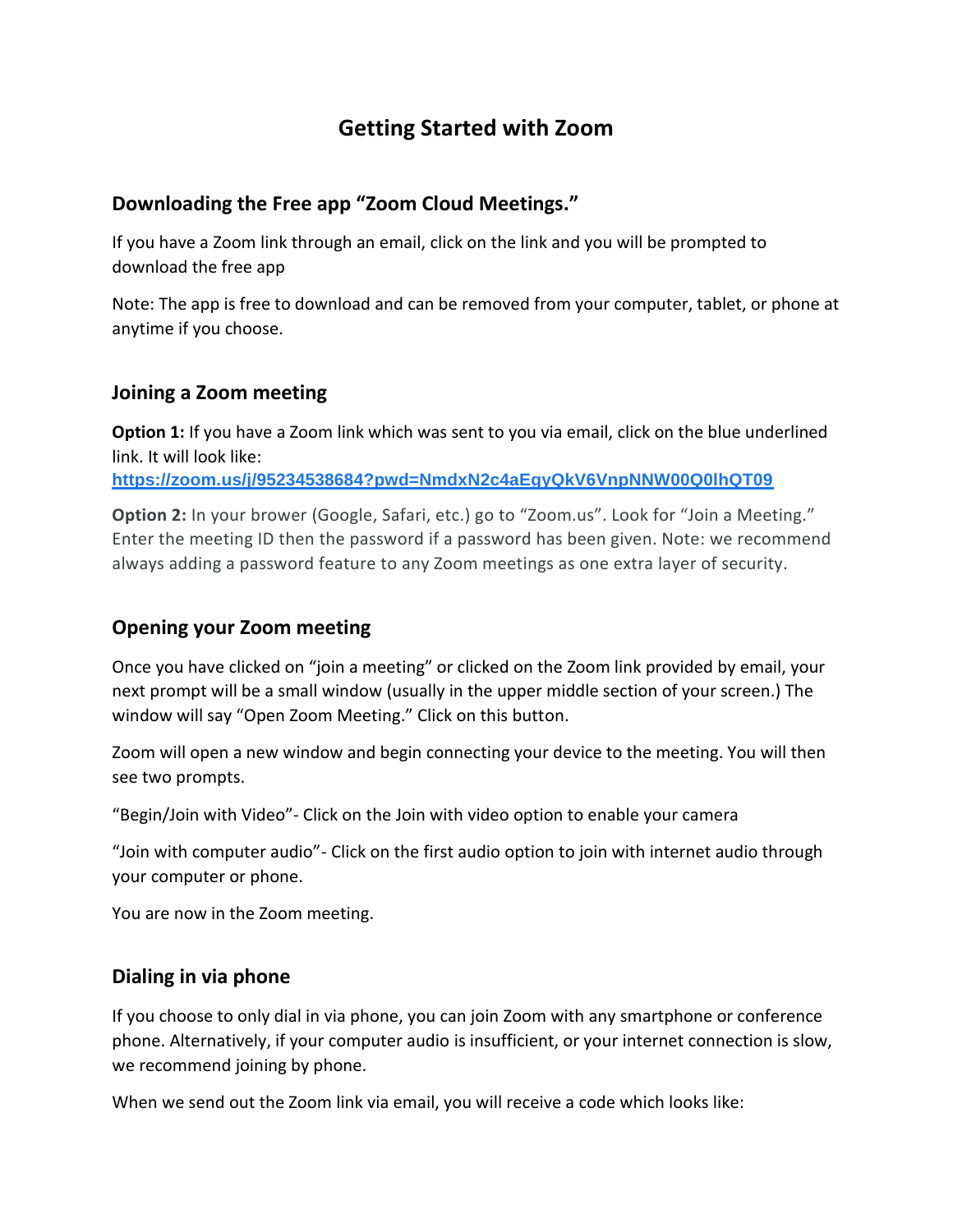**"Join Zoom Meeting**

**[https://us02web.zoom.us/j/81602746807?pwd=QW4rTHgyVW5CSzJ0Vk91N3ZVVjZMQT](https://www.google.com/url?q=https://us02web.zoom.us/j/81602746807?pwd%3DQW4rTHgyVW5CSzJ0Vk91N3ZVVjZMQT09&sa=D&ust=1589383857357000&usg=AOvVaw3nEAilL86GmiYxd5YjeNPQ) [09](https://www.google.com/url?q=https://us02web.zoom.us/j/81602746807?pwd%3DQW4rTHgyVW5CSzJ0Vk91N3ZVVjZMQT09&sa=D&ust=1589383857357000&usg=AOvVaw3nEAilL86GmiYxd5YjeNPQ)**

**Meeting ID: 816 0274 6807 Password: 400350**

**One tap mobile +13126266799,,81602746807# US (Chicago) +16465588656,,81602746807# US (New York)"**

To dial in via phone, please dial either the "Chicago" or "New York" phone. Chicago- 1 (312) 626-6799 New York- 1 (646) 558-8656

You will then be prompted to enter the meeting ID. The meeting ID is included and labeled in the link. You may be asked to then enter the password given. Lastly, you will be asked to enter your participant ID. Please press "#."

Note: In order to prevent any feedback loops and echoing, turn off your computer microphone and volume if dialing in by phone.

# **Password Encrypted Zoom Meetings:**

Zoom has now made their Meeting ID's longer codes to prevent hacking. Most hacking was a result of the codes being short or people using their own codes in place of the Meeting ID. For example: If your Meeting ID is "12345" you will likely be hacked.

Zoom offers the option to add a password to any meeting as one extra layer of security. We add a password to each link for added security and we recommend you do the same even for personal meetings with clients and family. To date, none of our thousands of Zoom meetings have ever been hacked.

# **Zoom Settings:**

Once you have joined the meeting, here are some helpful tools to optimize your Zoom.

**Participant vs. Gallery view**- Participant view shows you who is speaking at each moment. Gallery view shows you everyone in the meeting at once. To switch between these views on your computer, make sure Zoom is on full screen, then look in the upper right corner for "Speaker view" or "Gallery View." Click on this and toggle between each option.

"**Pin Video" on one speaker-** if you only wish to see the witness, fine their Zoom screen and click in the upper right corner where you see three dots "…". Click on "Pin video." This will keep the view fixed on your witness.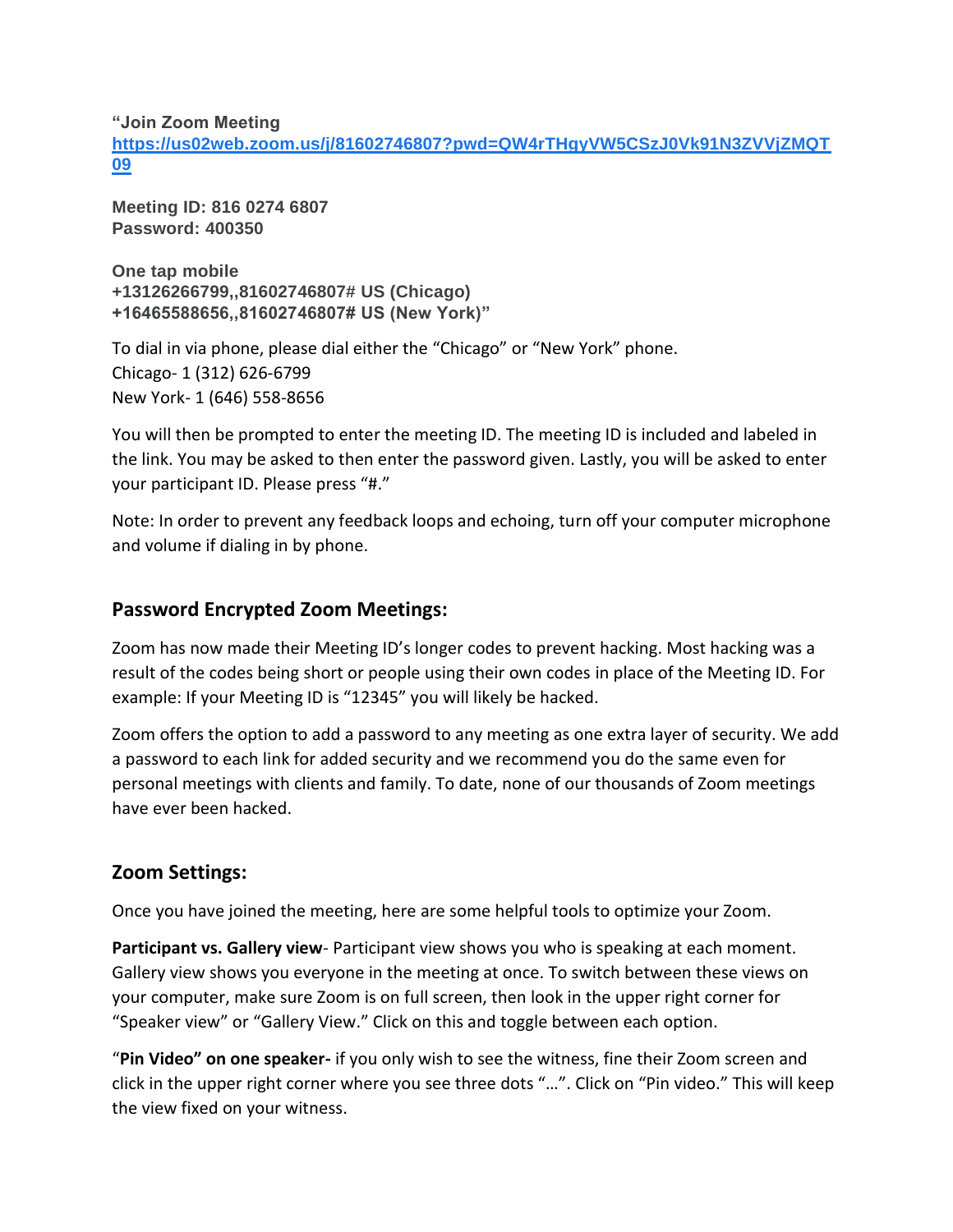**Screensharing-** In the bottom middle section of your Zoom screen, look for a green button called "Share Screen." From here you will get a small window with various options. Please click on "Desktop" and this will show us your desktop screen. From here you can pull up exhibits to present. When you are finished sharing your screen, please click on "exit screen share" in the upper middle section of your screen. This will restore everyone to the normal Zoom screens.

**Note:** to save time, please save exhibits onto your desktop to make them easy to pull up and present.

### **What to expect:**

**Slow Internet-** if you have enough participants, someone will have a slow internet connection. If the audio begins to cut out, or the video freezes more than once, please instruct the participant to join via phone audio. This will ensure that they can be heard correctly and clearly.

Zoom will let one person speak at each time so when two people are speaking at once, only one will be heard by everyone else. For this reason, make sure each speaker has finished speaking and anticipate there could be a 1-2 second delay periodically. This will help to create a clean record and make sure each party is heard.

**Remote Oaths-** We have trained and instructed our reporters to read remote oaths at the beginning of each deposition. The main goal is to specify on the record that the deposition is being conducted remotely by agreement of the parties. We welcome attorneys or our reporter to make a statement specifying the circumstances on the record.

**Witness Identification-** We politely ask that you instruct your witness to have a photo ID present during the deposition so they can be identified on the record.

**Test Calls**- As a general best practice, we recommend each party conduct one short "test call" in advance of the deposition to ensure they are setup and familiar with Zoom. These test calls usually take less than five minutes but it helps ensure the real deposition or meeting can be conducted smoothly.

# **Working with Lake Cook Reporting on Remote Depositions**

If you book your video conference deposition with us, we will supply the Zoom link and distribute it to each party (as long as we have their contact information.) Our team will handle all test calls in advance to help everyone get set up.

Furthermore, we will launch your Zoom meeting 15 minutes in advance and remain in the meeting for 15-20 minutes to ensure the video/audio quality is sufficient. We do not charge any extra for this Realtime IT support, but our goal is to make sure your deposition can be conducted smoothly and efficiently.